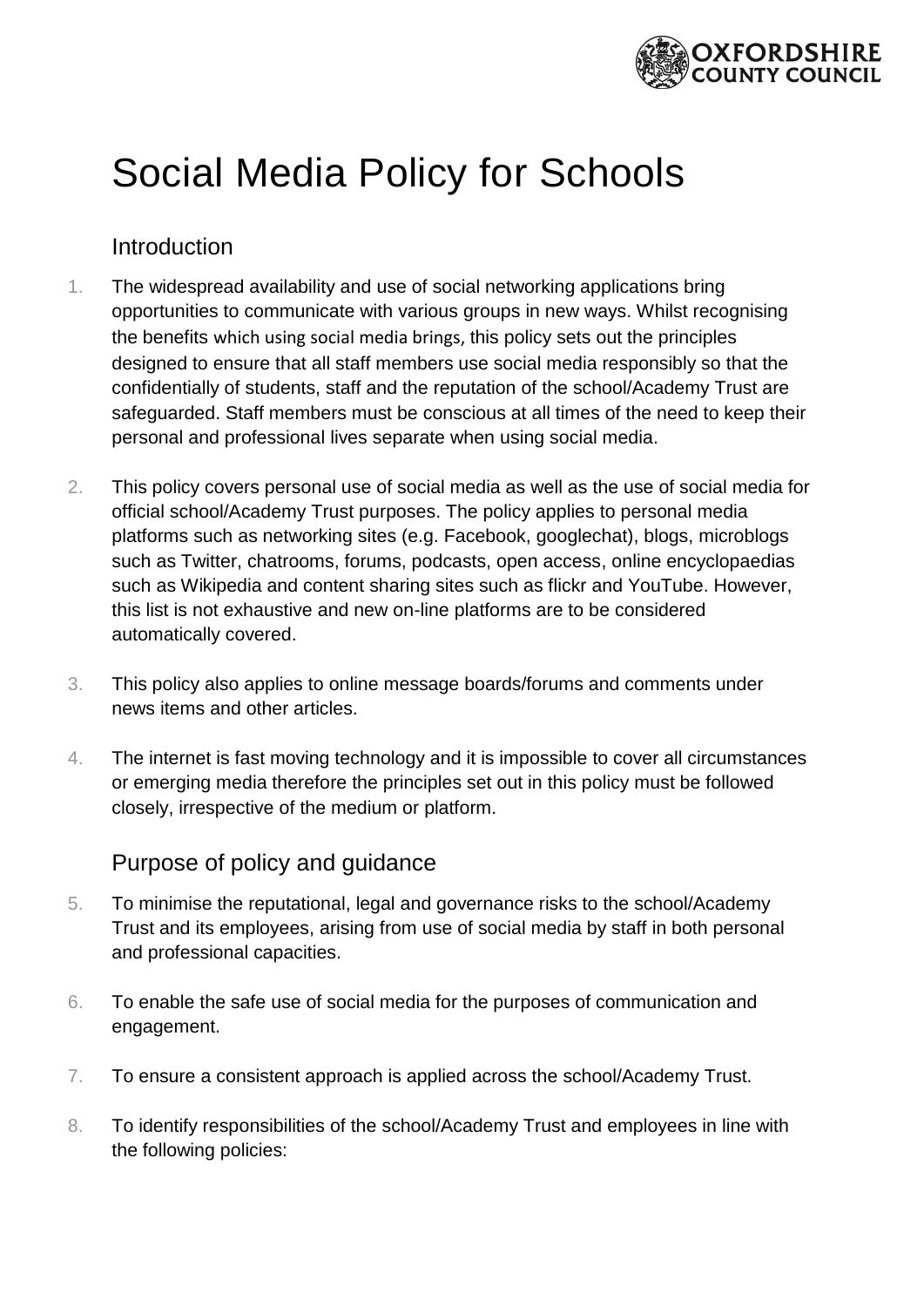- Child Protection and Safeguarding
- Communication policy
- Data Protection
- Dignity at Work
- Professional Standards

#### Legal implications

- 9. Staff should be aware that there are a number of legal implications associated with the inappropriate use of social media. Liability can arise under the laws of:
	- Defamation
	- Copyright
	- Discrimination
	- Contract
	- Human Rights
	- Protection from harassment
	- Criminal Justice
	- Data Protection
- 10. For purposes of this policy the term 'public' is used to refer to those outside of the immediate school community (Employees, contractors and pupils) and includes (but not exclusively) parents/carers and ex-pupils.

#### **Policy**

- 11. It is recognised that social networking has the potential to play an important part in many aspects of school life, including teaching and learning, external communications and continuing professional development. This policy therefore encourages the responsible and professional use of the Internet and social media to support educational delivery and professional development.
- 12. The Internet provides an increasing range of social media tools that allow users to interact with each other. Whilst recognising the important benefits of these media for new opportunities for communication, this policy sets out the principles that school staff, governors and contractors are required to follow when using social media.
- 13. It is essential that pupils/students, parents and the public at large have confidence in the school's decisions and services. The principles set out in this policy are designed to ensure that staff members use social media responsibly so that confidentiality of students and staff members and the reputation of the school/Academy Trust are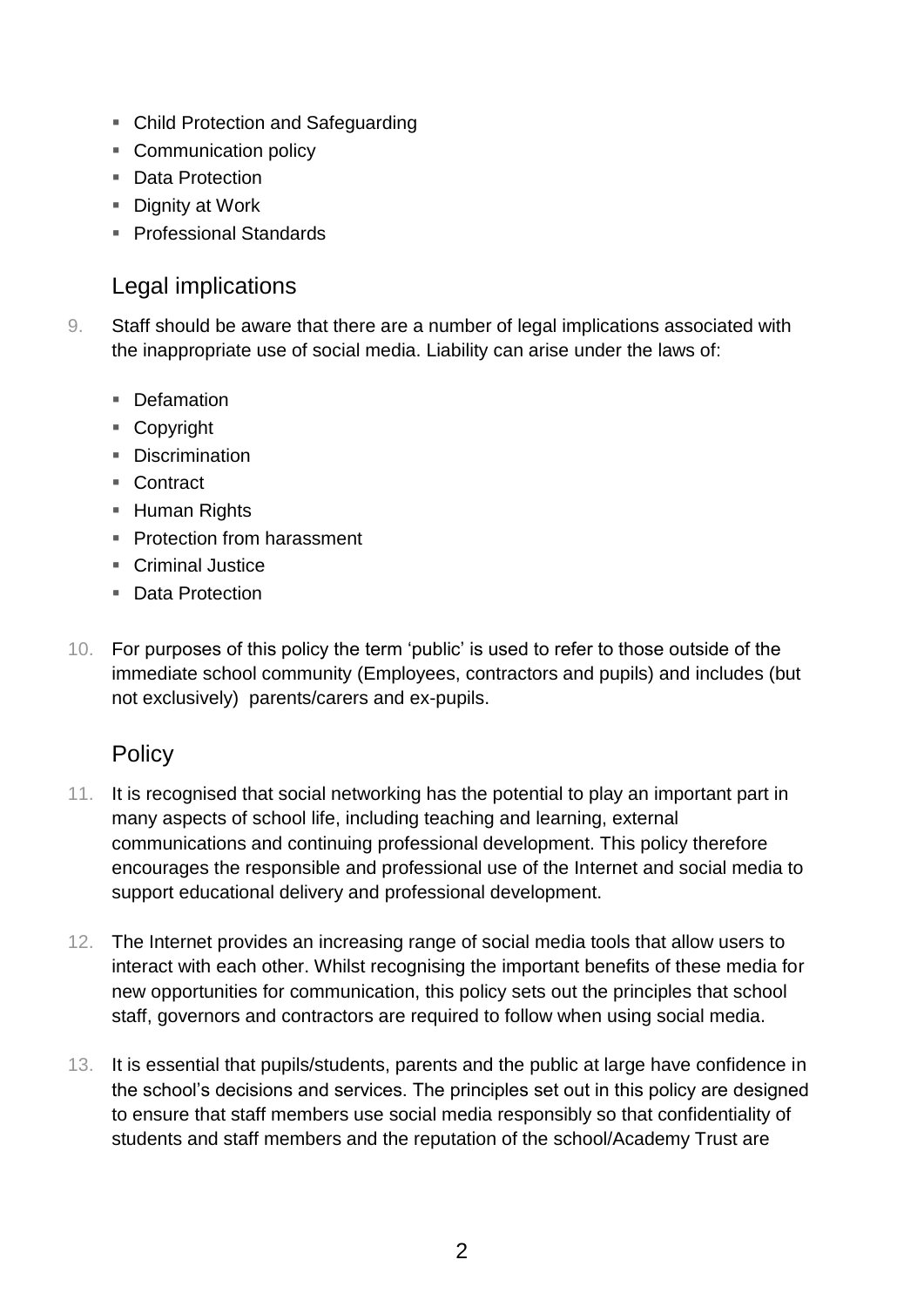safeguarded. In this context, staff members must be conscious at all times of the need to keep their personal and professional lives separate.

- 14. The policy also identifies the need for schools/Academy Trusts to offer a protection for employees who may be harassed or victimised by other members of the school community due to their professional relationship with the school/Academy Trust.
- 15. It provides information and guidance for both professional and personal use and outlines the risks to users and schools, as well as the potential consequences of misuse of the internet and social media.
- 16. Where staff have concerns about e-safety, these should be raised with the Headteacher or Line managers as soon possible. Advice can also be sought from professional associations and trade unions.
- 17. This policy equally applies to all employees including teacher trainees, apprentices and any other individuals who work for or provide services on behalf of the school/Academy Trust.
- 18. Each school should have a designated Safeguarding Lead and a Data Protection Lead.

#### Users' responsibilities

- 19. Any misuse of social media must be reported promptly to the school or head teacher, whether carried out by pupils, parents/guardians or staff members.
- 20. All users must be aware that as soon as a post is made online, it is no longer within the private sphere or in the control of the original poster.
- 21. If an employee is found to have breached this policy, they may be subject to the School/Academy Trust's disciplinary procedure. If a criminal offence is considered to have been committed, further action may be taken to assist with the prosecution of the offenders.

#### **Principles**

- 22. In all communications from members of staff/employees of the school/Academy Trust, staff should:
	- a) be conscious at all times of the need to keep personal and professional lives separate. Staff should not put themselves in a position where there is a conflict between their work and personal interests.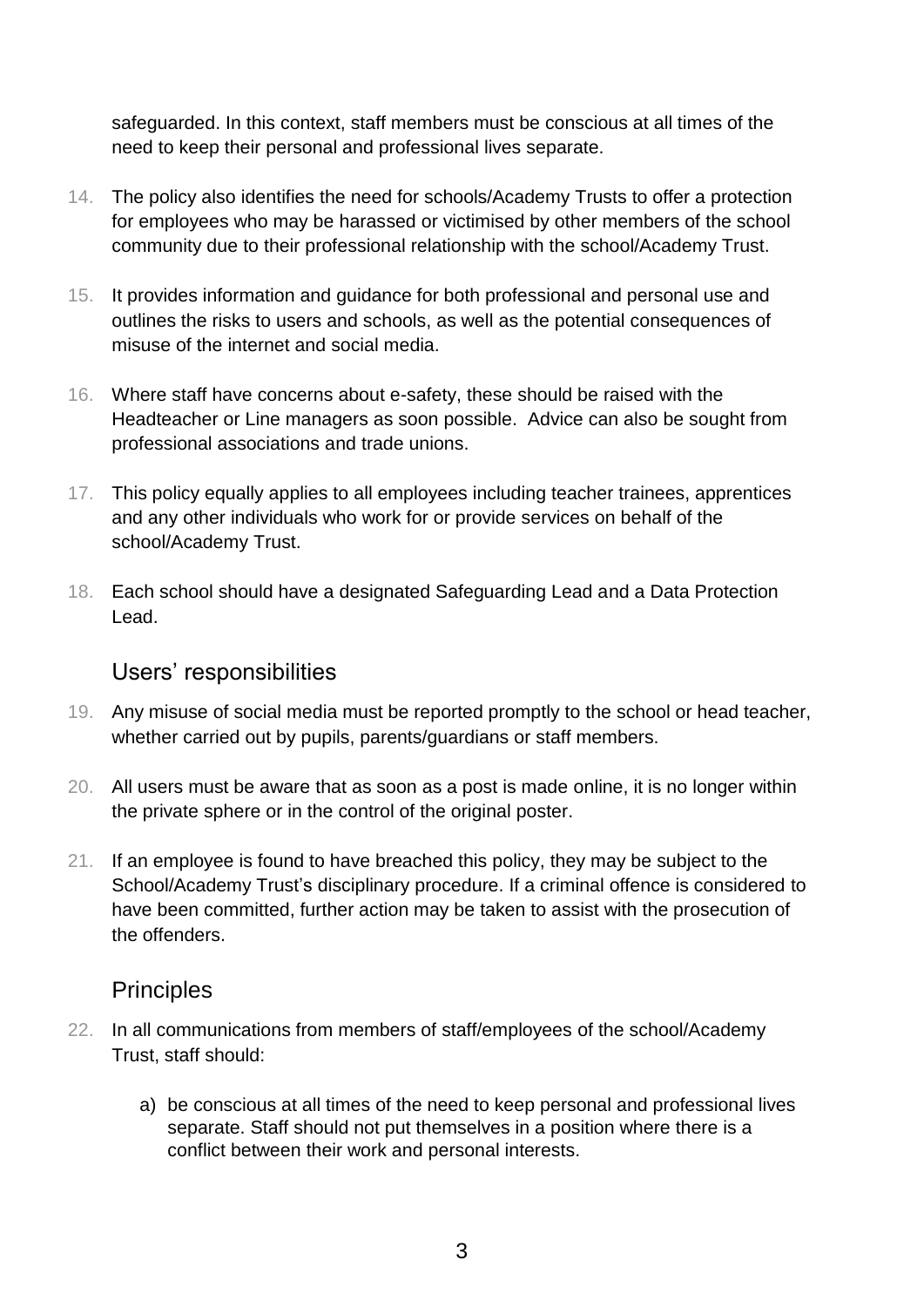- b) not engage in activities involving social media which may bring school/Academy Trust into disrepute.
- c) not represent their personal views as those of the school/Academy Trust on any social medium.
- d) not discuss personal information about students, staff and any other professionals that they interact with as part of their job, on social media.
- e) follow safeguarding principles
- f) be open, honest, ethical and professional;
- g) use jargon-free, plain English in professional communication;
- h) be actioned within an agreed time frame [in line with the school's communication policy];
- i) use the method of communication that is most effective and appropriate to the context, message and audience;
- j) be cost effective.

#### **Monitoring**

- 23. All school/Academy Trust ICT systems may be monitored in accordance with the Acceptable Use Policy, so personal privacy cannot be assumed when using school hardware.
- 24. Schools can monitor the usage of its own internet and email services without prior notification or authorisation from users (staff, contractors and pupils) when justifiable concerns have been raised re: electronic communication. This will be in line with school/Academy Trust investigation procedures.
- 25. The school/ Academy Trust respects the privacy of its employees. However, postings made on a personal account may attain a wide readership and will therefore be considered public rather than private. Publically accessible postings may be investigated if there is a suspected breach of this or related policies.
- 26. When a public post is reported concerning non-employee members of the school community, this will be investigated and responded to by the school/Academy Trust. Further action may be taken to assist with the prosecution of the offenders.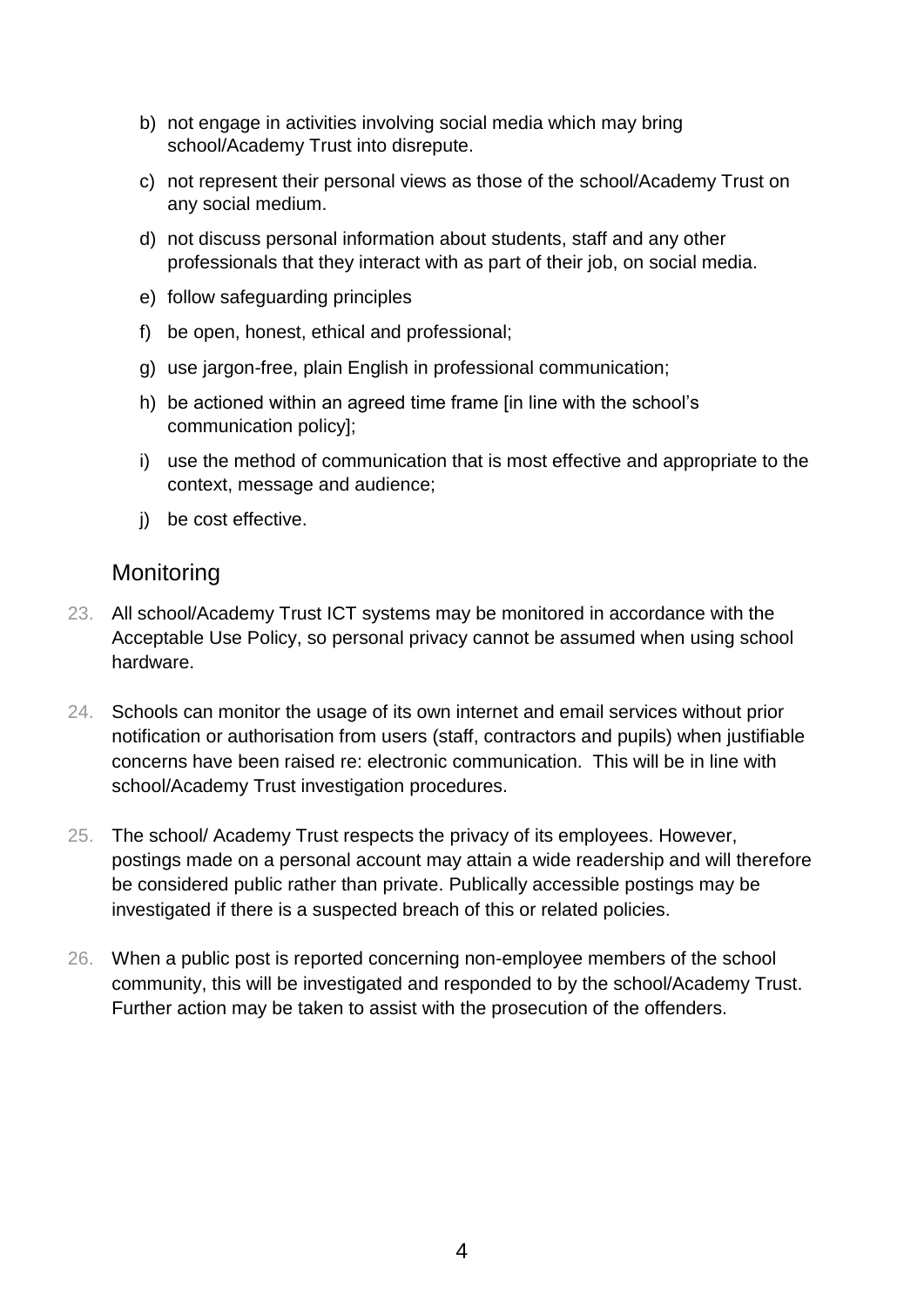#### Personal use of Social Media

- 27. Staff members are strongly encouraged not to identify themselves as staff members of their school/Academy Trust in their personal social media platforms. This is to prevent information on these sites from being linked with named Schools/Academy Trust and to safeguard the privacy of staff members. This does not include professional networking sites.
- 28. Staff should not have contact through any social medium with any student from the named School or any other school. Staff are advised not to communicate on social media platforms with ex-students except via professional networking sites for professional reasons.
- 29. Staff should decline 'friend requests' from students they receive in their personal social media accounts.
- 30. Information staff members have access to as part of their employment, including personal information about students and their family members, colleagues and other parties must not be discussed on their personal social media platforms.
- 31. Photographs, videos or any of images of pupils or students should not be published on personal social media platforms without prior permission of parents/carers and the school. Permission should be gained through existing school procedures.
- 32. School email addresses and other official contact details must not be used for setting up personal social media accounts or to communicate through such media unless pre-approved by school/MAT leadership.
- 33. Caution is advised when inviting work colleagues to be 'friends' in personal social networking sites. Social networking sites blur the line between work and personal lives and it may be difficult to maintain professional relationships.
- 34. Staff are strongly advised to ensure that they set up and regularly review the privacy levels of their personal sites as strictly as they can and to opt out of public listings on social networking sites to protect their own privacy. Staff members should keep their passwords confidential, change them often and be careful what is posted online; it is not safe to reveal home addresses, telephone numbers and other personal information.
- 35. Staff should also select carefully their social media profile picture as it is an extension to their professional image online.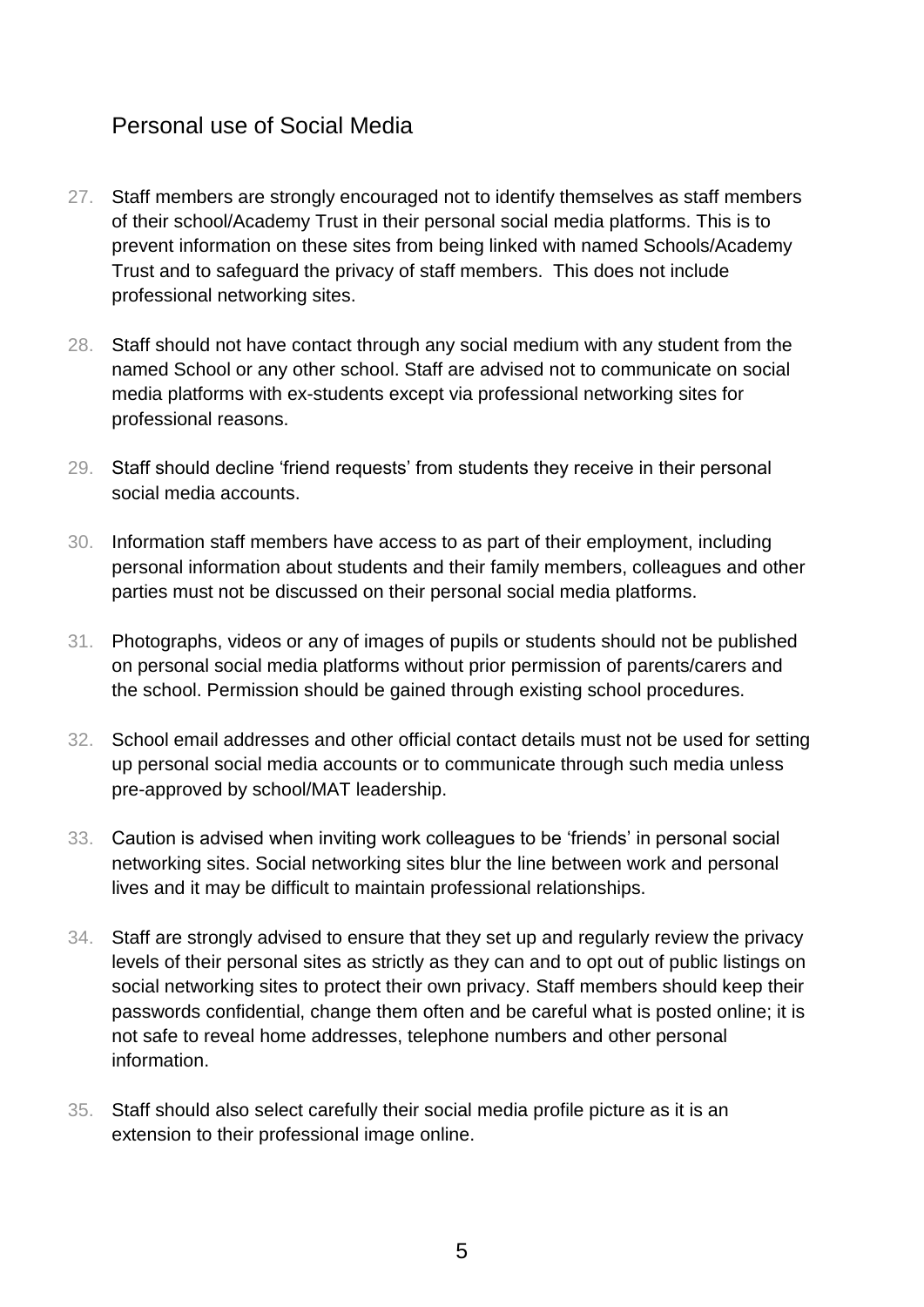- 36. Social media should not be used for work related communication. Communication should be through school email or contact details held by the school.
- 37. Any misuse or abuse of social media must be reported to the Head Teacher as soon as noticed, especially when concerning a pupil, parent/guardian or employee.

**Where a member of staff is a parent/guardian as well as an employee of the school/Academy Trust** 

- 38. In cases where staff are also parents connected to the school, they are advised to use professional judgment (in reference to child protection and safeguarding policies) when communicating with children or young people also connected to the school community.
- 39. Staff should only accept friend requests/communicate (when there is a genuine need) with others linked to the school community.
- 40. This relationship should stand up to scrutiny from a professional perspective and should be appropriate. If a concern of safeguarding arises, this should be reported to the designated safeguarding lead in accordance with school policy.

#### Risks

- 41. The school recognises the risks associated with use of the Internet and social media and regulates their use to ensure this does not damage the school, its staff and the people it serves. Principal amongst these risks are:
	- access to inappropriate material;
	- civil or criminal action relating to breaches of legislation;
	- cyber bullying by pupils/students;
	- damage to the reputation of the school;
	- disclosure of confidential information;
	- inappropriate behaviour, criticism and complaints from external sources;
	- loss or theft of personal data;
	- offending behaviour toward staff members by other staff or pupils/students;
	- other misuse by staff including inappropriate personal use;
	- social engineering attacks i.e. the act of manipulating people into disclosing confidential material or carrying out certain actions;
	- staff members openly identifying themselves as school personnel and making disparaging remarks about the school and/or its policies, about other staff members, pupils or other people associated with the school.
	- damage to professional reputations with current and future employers.
	- virus or other malware (malicious software) infection from infected sites.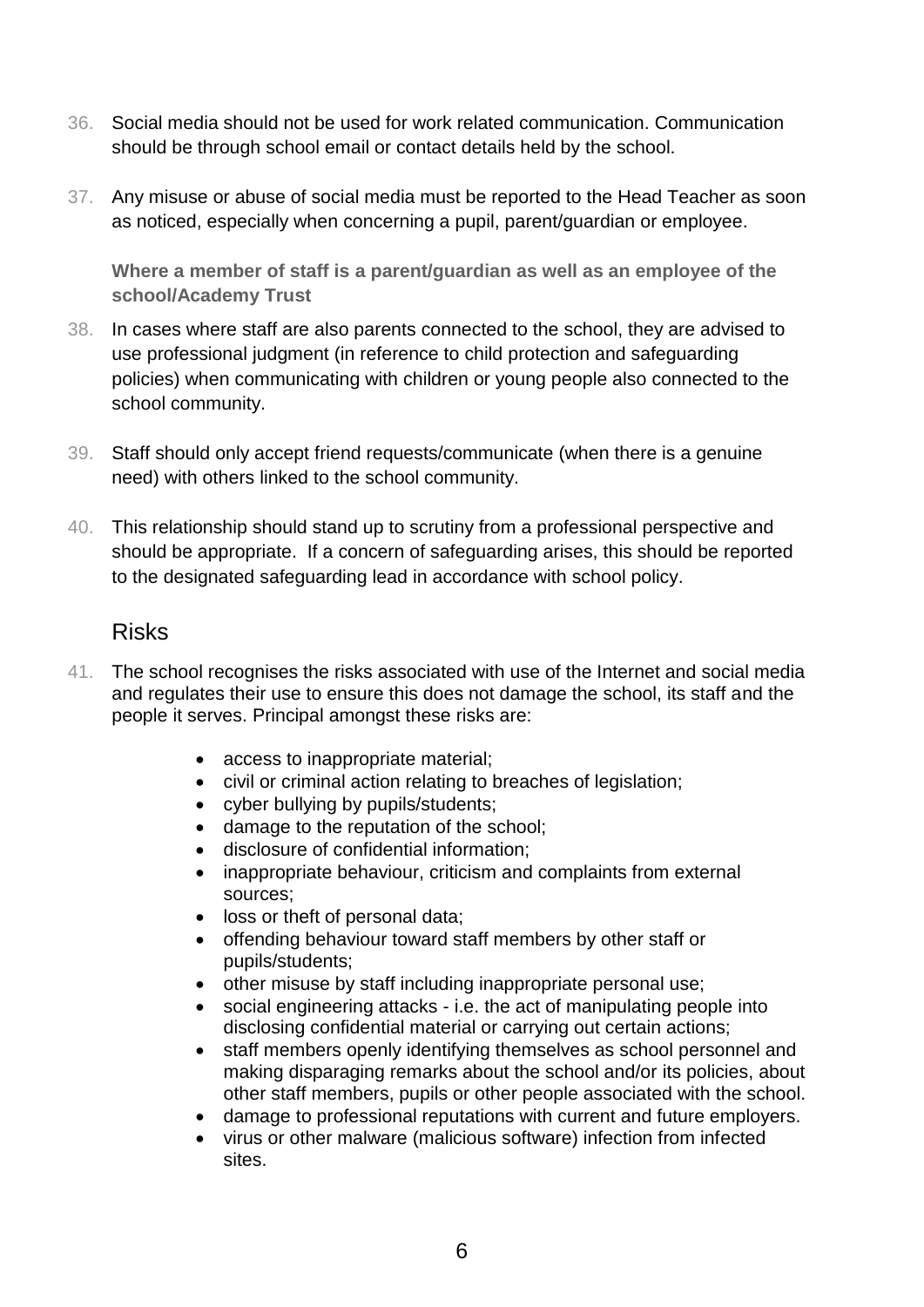## External communication with pupils/students

- 42. Communication with pupils/students will take place face-to-face or via a staff member's school email address only
- 43. A staff member will not communicate with a pupil/student via their personal mobile phone or using personal email addresses. All communication with pupils will be via school email.

#### External communication with parents/carers

- 44. The School has many lines of communication to maintain positive working relationships with parents/carers. These may include: letters, telephone calls, emails, face-to-face meetings, the website, tweets, Facebook, a half termly publication, progress reports and parents' evenings. Effective communications not only deliver the specific information required, but also enable schools to demonstrate values and ethos. Communication with parents/carers should always reinforce parental support and engagement.
- 45. Communications will seek to establish open and positive relationships with parents, whilst always ensuring that these relationships are professional. To this end parents should always be addressed in an appropriate manner using formal mediums of communication i.e. telephone, email, letter.
- 46. Staff will not communicate with parents/carers or students via any form of networking site, personal mobile or email. Where there is a need to communicate directly with parents/carers (i.e. on school trips) staff will have access to school provided equipment i.e. mobile phones.
- 47. Schools may use Facebook and Tweets but this is carefully regulated and not "owned" by individual members of staff. There should be designated members of the admin team/Post 16 students who will be trained to use these facilities on the websites.

Using social media on behalf of the named school/ Academy Trust.

48. Authorised staff should only use official social media school sites for communicating with students, to enable students to communicate with one another or for professional school marketing and recruitment.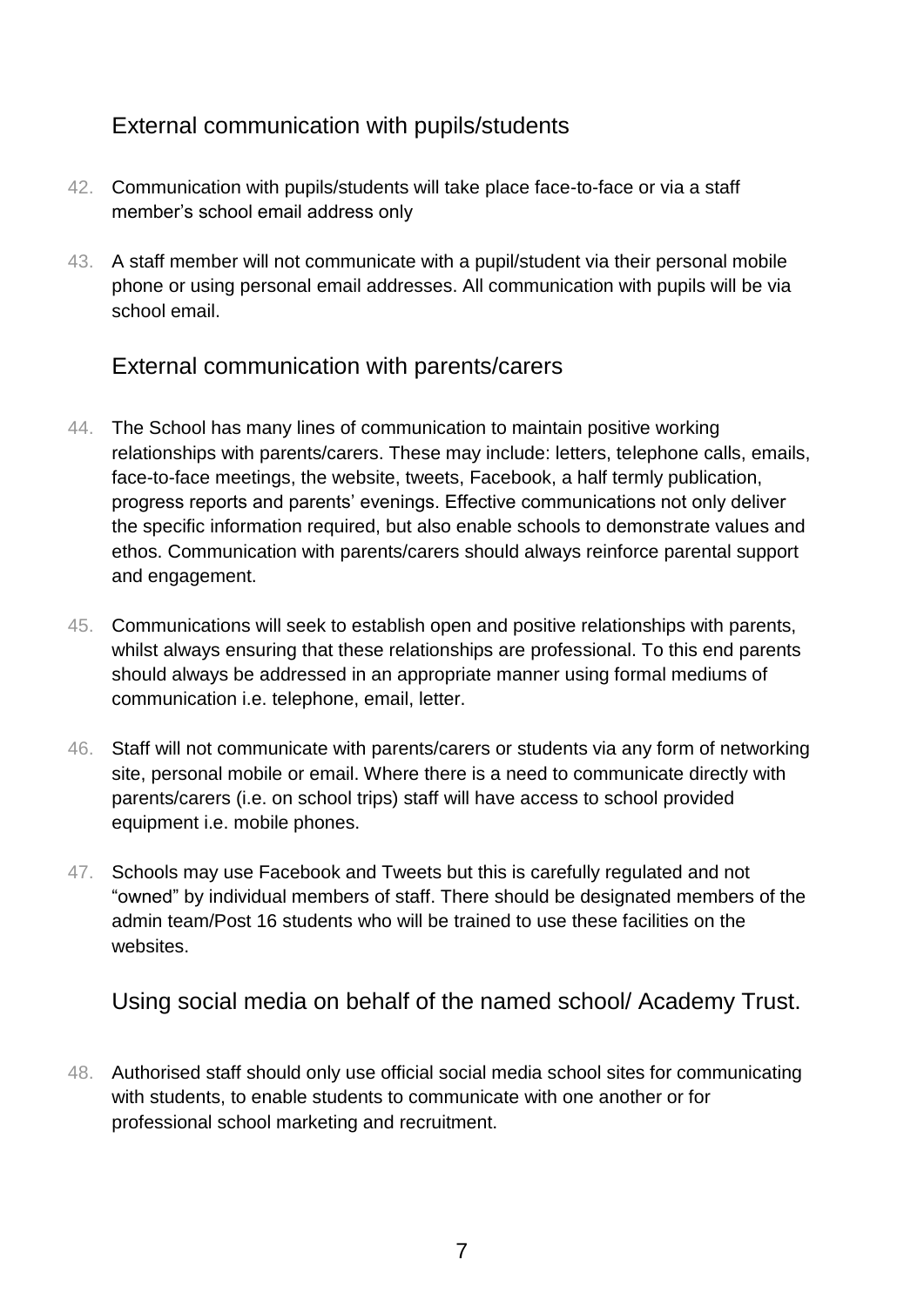- 49. Staff should not use personal social media accounts for official school business. Staff must at all times act in the best interests of children and young people when creating, participating in or contributing content to social media sites.
- 50. On school trips staff MUST use a school mobile phone, staff should never give out their personal number to parents, carers or pupils.
- 51. Personal devices should not be used to access to school emails or servers unless with prior agreement.
- 52. School based Staff will be made aware of the implications of using personal devices and will be advised that accessing school communications on personal devices is not an expectation or a condition of employment at the school.
- 53. Schools to provide access to suitable hardware and software where required.

#### School/Academy Trust websites

54. Specific, named administrators will be responsible for maintaining the content of school websites in line with school/Academy Trust Communication Policy. There will be regular communication between the administrator and members of the school leadership to identify what content is appropriate for posting on the school website.

#### Use of Images

- 55. Permissions must be sought for images of children/young people to be used in school produced materials, clear reference to online usage needs to be made when permissions are requested.
- 56. Staff must give permission for their images to be used in relation school produced materials accessible by members of the public (online or in print), whether controlled by the school or not.

Photographs must be checked carefully to ensure that children who are on the restricted list are never shown on the websites.

#### Cyber bullying and Harassment

57. Cyberbullying is making use of information and communications technology, particularly mobile phones and the internet, to deliberately undermine, humiliate or otherwise cause distress to the person on the receiving end. Staff must not use social media and the internet to attack, insult, abuse or defame students, their family members, colleagues, other professionals, other organisations (including name of school).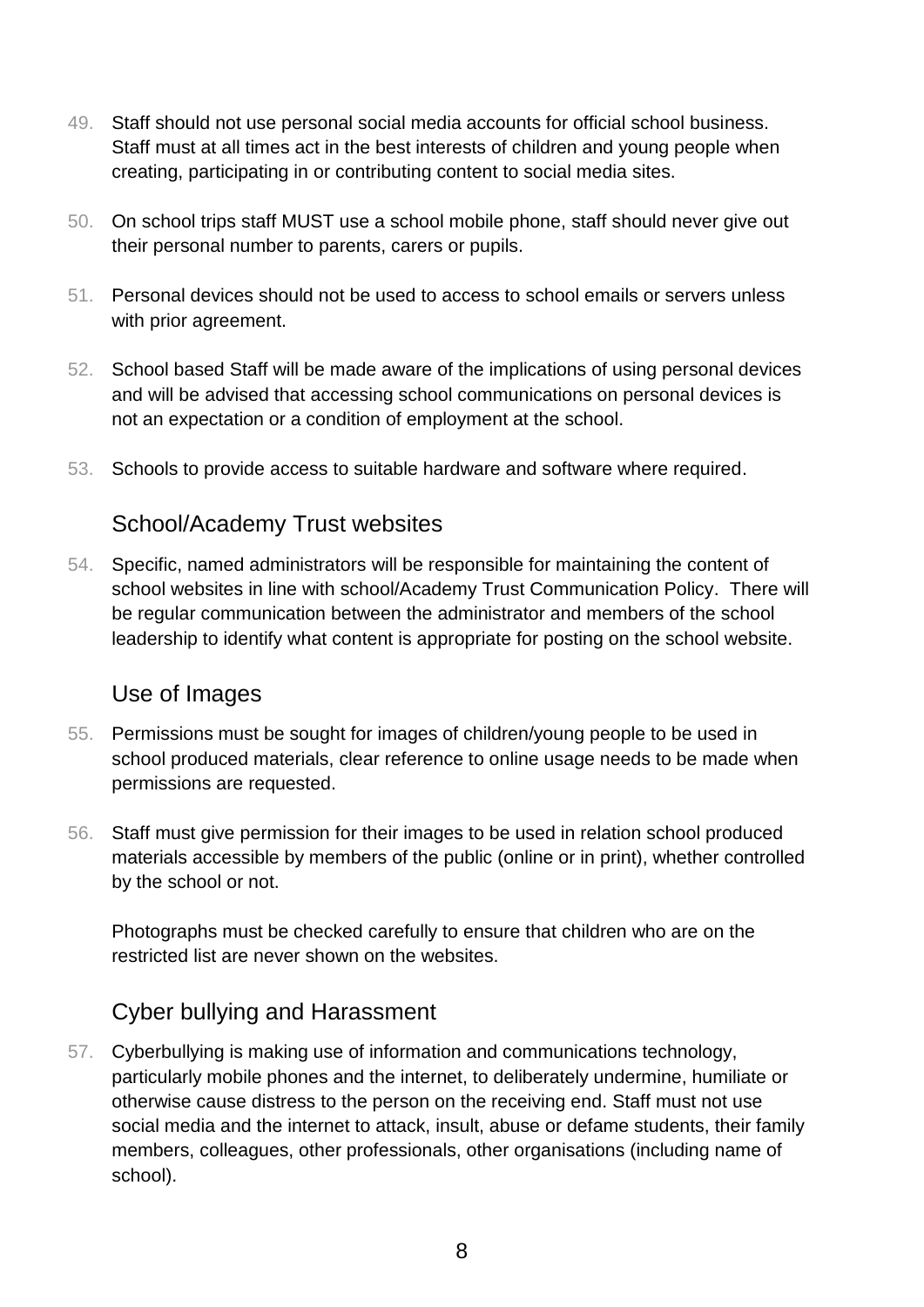- 58. Cyber Bullying and Cyber Harassment, like other forms of bullying and harassment, imply a relationship where an individual has some influence or advantage that is used improperly over another person or persons, where the victim is subjected to a disadvantage or detriment, and where the behaviour is unwarranted and unwelcome to the victim. However, in this case the technological environment has meant that the acts of bullying and harassment now include the use of information and communications technology including email and social networking.
- 59. It should be noted that a person does not need to directly experience this form of victimisation in order for it to be classed as cyber bullying/harassment. The fact that a person is unaware that offensive or derogatory comments about them have been placed on websites still fits the criteria of cyber bullying/harassment.
- 60. Staff should not personally engage with cyberbullying incidents and should immediately report incidents to the Head Teacher or for centrally employed staff, the Head of HR.
- 61. If a member of Staff is the victim (receives any threats, abuse or harassment from members of the public through their use of social media), they should keep any records of the abuse and if appropriate, screen prints of messages or webpages with time, date and address of the site. Staff must report such incidents using the school's procedures. Support is also available through confidential counselling support.
- 62. The school will consider it a potential disciplinary matter if users utilise any information and communications technology, including email and social networking sites, in such a way as to bully/harass others in the school or in partner organisations, or pupils/students or parents, whether this takes place during or outside of work.
- 63. Staff members and pupils need to be aware that no matter what the privacy settings on their social media/networking site, inappropriate/derogatory information about a colleague in the school or partner organisations, other pupils or parents, can find its way into the public domain even when not intended.
- 64. If a member of staff is the perpetrator of the incident/s the situation will then be investigated and if appropriate, the Disciplinary or Capability Procedure will be followed.
- 65. If a pupil is the perpetrator of the incident/s the situation will be initially investigated in line with the school/Academy Trust behaviour and pupil disciplinary policy. Where appropriate the police will be consulted.